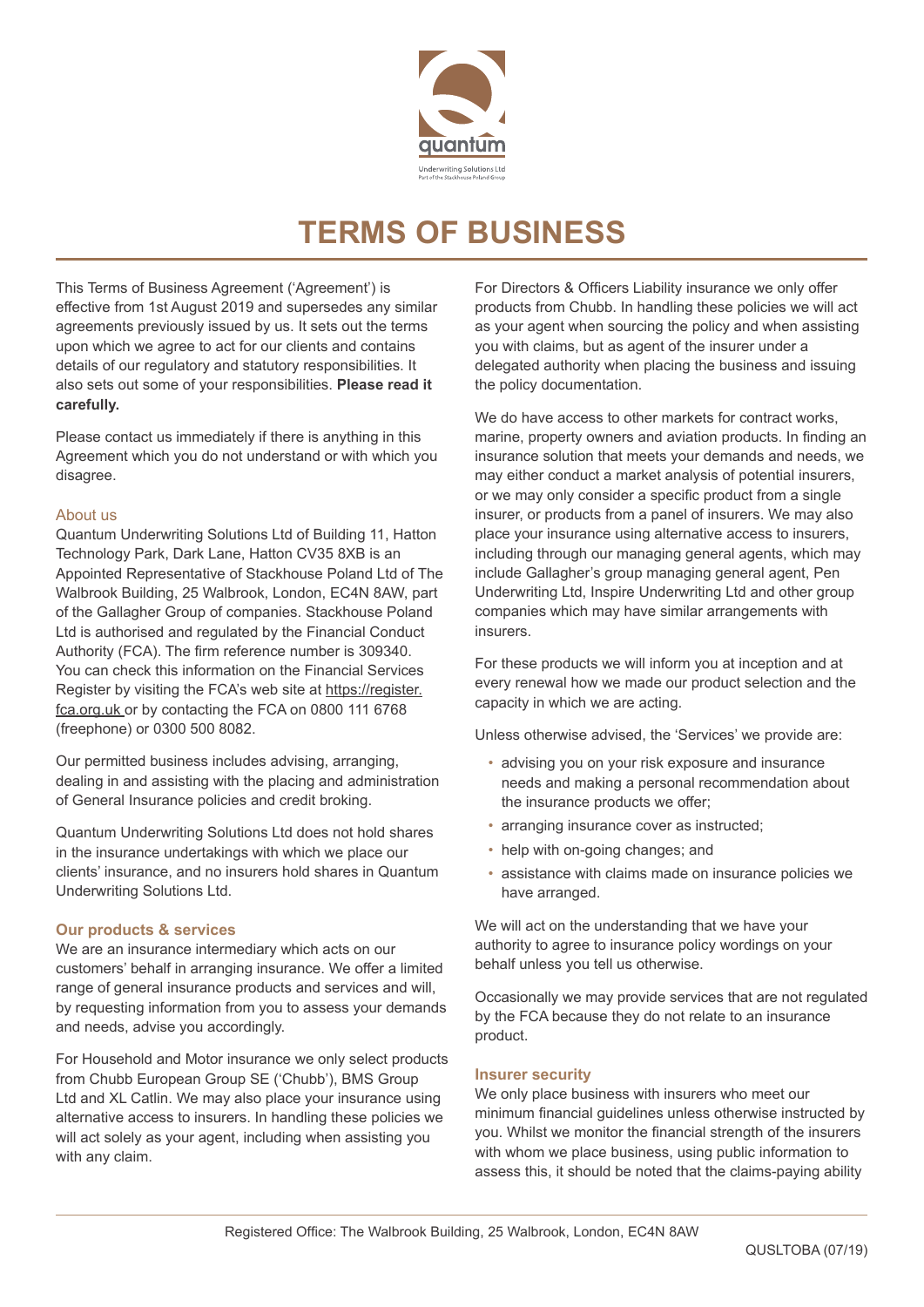of even the strongest insurers could be affected by adverse business conditions. We cannot, and do not, guarantee the solvency of an insurer or underwriter either at inception of a policy or on a continuing basis.

If you have any concerns regarding the choice of insurer you should advise us immediately so that we may discuss the issue with you.

We do not accept liability for claims settlements or premiums relating to policies held with an insurer who has become insolvent. We will, however, provide all available information to assist you in submitting a claim to the liquidators, receivers or similar.

## **Methods of communication**

We will normally communicate with you by e-mail, telephone and post, in addition to any meetings we may have with you. Please let us know if you would prefer not to receive communications by any particular medium.

#### **Changes to your cover**

We will normally deal with requests to increase or amend cover on the day your instructions are received, or the next working day if a weekend or public holiday. Sometimes changes cannot be processed without obtaining additional information. If additional information is required we will contact you as quickly as possible.

We will confirm changes to your policy, once agreed, in writing. We will also advise you of any extra premiums you must pay or premiums we must return to you.

# **Your responsibility to provide Risk Information**

The terms of any insurance that we arrange on your behalf will be based upon the information provided by you to us or to your insurers.

If you are a consumer (an individual buying insurance wholly or mainly for purposes unrelated to your trade, business or profession) you must take reasonable care to answer all questions put to you about your proposed insurance fully, honestly and to the best of your knowledge. If you do not understand the meaning of any question, or if you do not know the answer, it is vital that you tell us. Once cover has been arranged, you must immediately notify us or your insurer of any changes to the information that has been previously provided. The most serious consequence of failing to provide full and accurate information before you take out insurance, or when your circumstances change, could be the invalidation of your cover. In that instance it would mean that a claim will not be paid.

If you are a commercial customer, or someone buying insurance mainly for purposes related to your trade, business or profession, you have a duty to give a 'fair presentation' of the risk to insurers. This means that you must clearly disclose every material circumstance which you, your senior management or persons responsible for arranging your insurance, know or ought to know

following a reasonable search, before your cover is placed, when it is renewed and at any time that it is varied. Your policy wording may also stipulate that this duty continues throughout the period of insurance cover. A material circumstance is one that may influence an insurer's judgement over whether to take the risk and, if so, on what terms. If you are in any doubt as to whether a circumstance is material you are advised to disclose it.

Failure to disclose a material circumstance may entitle an insurer to impose different terms on your cover or reduce the amount of a claim payable, and in some cases your cover could be invalidated which would mean that a claim would not be paid.

You are advised to keep copies of any correspondence you send to us or direct to your insurer.

# **Policy terms & conditions**

All policies contain conditions and exclusions and some contain warranties and excesses. It is your responsibility to examine the document to familiarise yourself with these. A breach of a policy condition may result in non-payment of a claim if compliance with that condition would have reduced the risk of the loss which actually occurred. Breach of a warranty may suspend the insurer's liability to pay any claims directly related to such breach until such time that the breach has been remedied.

If there are any discrepancies or if you require clarification on any point please contact us for advice.

We will forward, on request, a specimen copy of the policy wording for your information prior to you making any commitment.

# **Making a Claim**

All claims, potential claims or incidents which may give rise to a claim should be reported as soon as you become aware of them to the insurer claims line telephone number provided to you. In certain circumstances late notification may result in your claim being rejected.

It is your duty to provide all assistance and documentation as requested by the insurer, to disclose all facts material to the claim and to ensure you comply with the policy terms and conditions. Failure to do so may give insurers cause to decline the claim.

If the claim involves damage to your property, please do not dispose of damaged items and/or authorise repair work (except in an emergency or to prevent further damage) until we or your insurer advise you that you can.

If your claim involves damage to third party property or injury to persons please pass copies of all correspondence, including solicitors' letters, to us immediately and unanswered. Any attempt to negotiate or respond to the incident without prior reference to us or your insurer might prejudice your cover.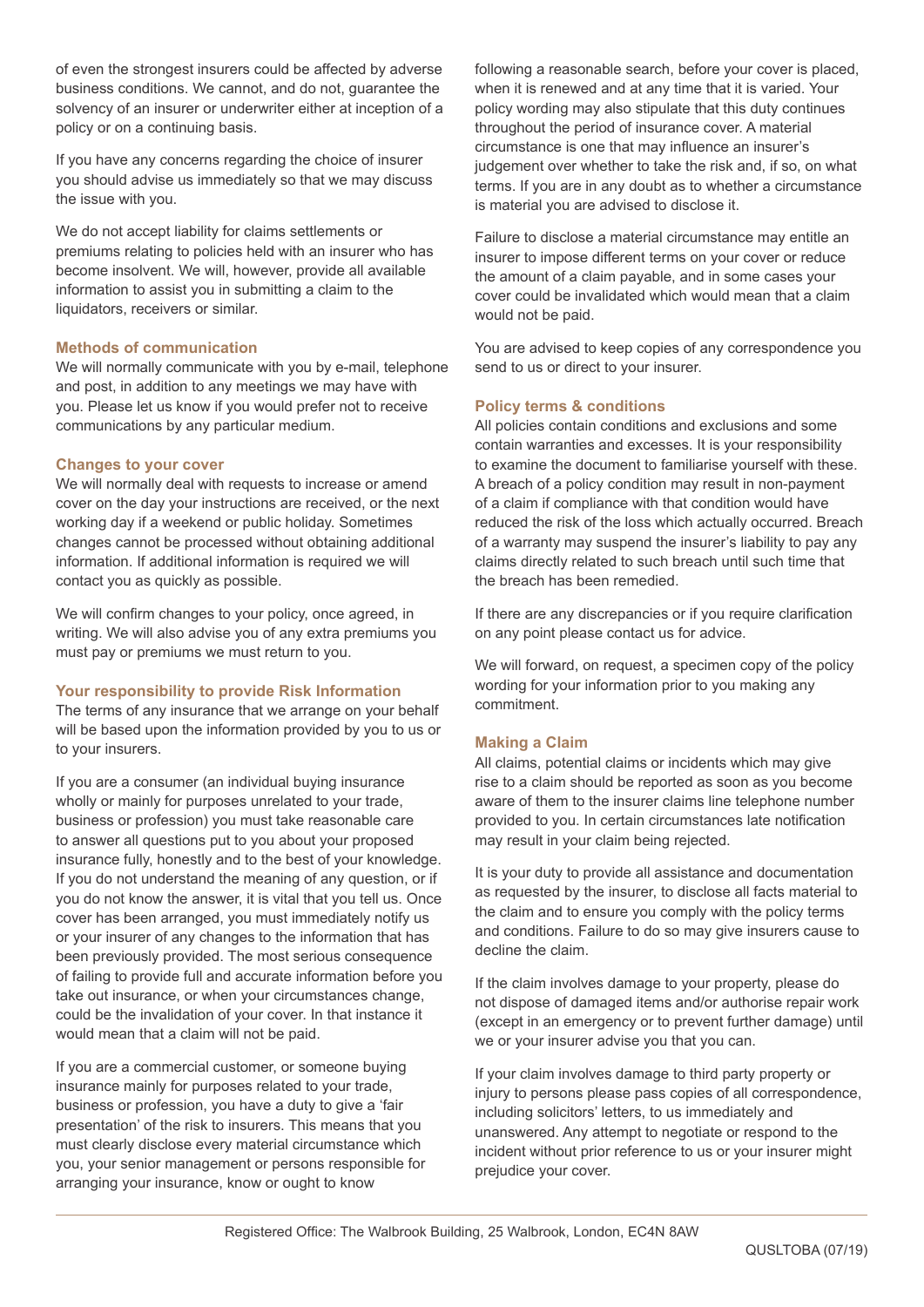Where we are empowered by an insurer to settle a claim, we will inform you that we will be acting on behalf of the insurer, not you, at the point of the claim.

You should be aware that a claim arising after renewal of the policy has been invited might affect the assessment and acceptance of renewal by your insurer.

# **Quotations**

Unless stated otherwise in our documentation all quotations provided for new insurances are valid only for a period of 30 days from the date of issue.

You should be aware that quotations may change or be withdrawn if your risk profile changes between the time that the quotation was given and your instructions to proceed with cover are received.

# **Receipt of instructions**

We do not consider instructions to arrange or change cover sent to us by post or electronic mail to have been received until they reach the relevant personnel in our offices. Furthermore we do not accept instructions left on telephone answering equipment.

We do not accept responsibility for instructions which do not reach us due to failures in the postal, electronic or telecommunications systems.

# **Transferred business**

We may take over the servicing of insurance policies which were originally arranged through another insurance broker or intermediary, or directly with an insurer. We do not accept liability for any claim arising out of the advice given by that broker, intermediary or insurer, nor for any errors, omissions or gaps in your current insurance protection.

We would ask you to contact us without delay should any aspect of a policy which has been transferred to us be a cause of concern to you or if you need an immediate review. Otherwise we will endeavour to review all transferred policies as they fall due for renewal.

# **Documentation**

Our aim is to produce documentation and issue correspondence in a clear and understandable format. In the event of any uncertainty we would ask you to let us know immediately. Our staff are always happy to clarify the cover provided.

You should check all policy documentation to ensure that the details are correct and the cover provided meets with your requirements. Any errors should be notified to us immediately.

We recommend that you keep all policy documents, certificates, cover notes, policy endorsements and the like, sent to or received from us, in a safe place for your own protection, for as long as a claim is possible under the policy. If your policy includes Employers' Liability insurance it is prudent to keep a copy of all Employers' Liability certificates issued.

Please note that, in accordance with the Road Traffic Act, it is your responsibility to ensure you are in possession of a valid, current cover note or certificate of insurance before using or permitting the use of a vehicle on a public highway.

# **Our remuneration & charges**

When we sell you a policy the insurer pays us a percentage commission from the total premium. If our overall account with Chubb European Group Ltd reaches specific profit targets the insurer also retrospectively pays us an additional end of year bonus.

We may arrange a policy on which we receive no commission, in which case we will agree the arrangement fee with you before you take out the policy. If appropriate, and with your consent, we may receive an arrangement fee and commission.

Fees charged will be identified separately on all premium transactions.

We may sometimes earn income for provision of other services to you, which will be agreed with you on an individual basis.

Our entitlement to commission arises as soon as you have given instructions for an insurance policy to commence or be renewed. In the event of a policy being cancelled mid-term, and not replaced by another policy, we reserve the right to retain the full fee or commission earned on the original transaction.

For each insurance policy, including any subsequent renewal, you have the right to request information regarding any remuneration that we have received as a result of placing your insurance business.

# **Settlement terms**

You are responsible for the prompt settlement of insurance premiums so that we can make the necessary payments to your insurers.

We have no obligation to fund any premiums on your behalf and cannot be held responsible for any loss which you may suffer as a result of a policy being cancelled or otherwise prejudiced due to the late payment of a premium where the delay is attributable to you.

# **Methods of payment**

We will provide full details of available payment options when providing quotations and at renewal. Insurers normally accept payment by cheque, bank transfer and credit or debit card. In addition, some clients with a Chubb policy may be able to spread payments through the insurer's instalment scheme, which they arrange with a specialist premium finance provider, Premium Credit Ltd, for which there is likely to be an additional charge.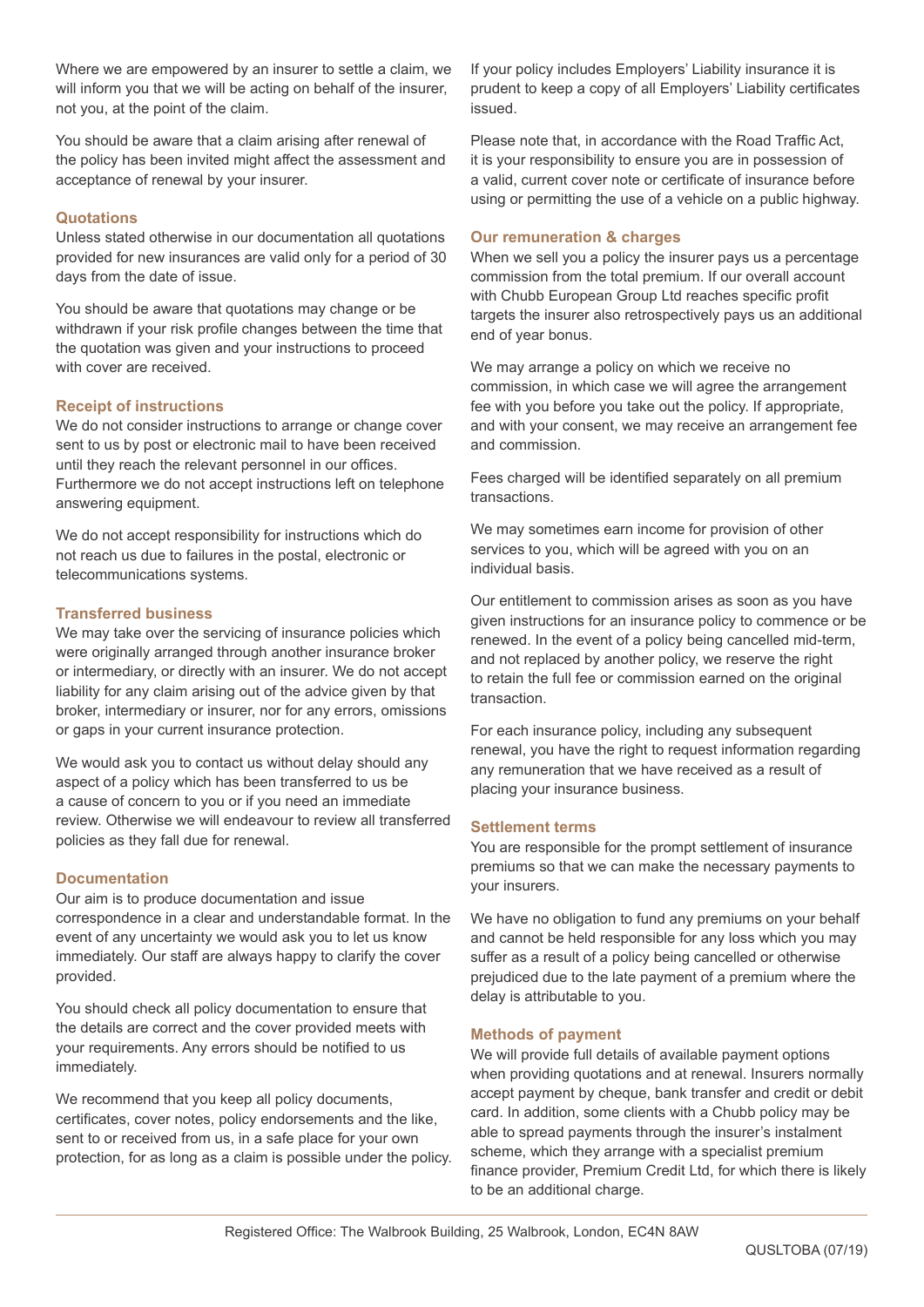When offering insurer's premium finance, please note that we act as a credit broker and not as a lender, and we act independently of any provider.

Payments due must be paid to us by the inception or renewal date, which will be advised to you, unless otherwise agreed. Failure to meet this requirement may result in your insurer cancelling the policy and imposing a time-on-risk charge which you are liable to pay.

In the absence of your instructions to the contrary before expiry date we will automatically renew your policy if payment is usually made using the insurer's premium finance scheme.

# **Personal credit checks**

When you ask us to obtain quotations for personal insurance products, you should be aware that some of the insurers we approach will carry out personal credit checks as part of the underwriting process. This means they will review information held by a credit reference agency. Whilst a record of the search will be added to your credit record, we are advised this will not have any detrimental effect on your credit rating or history.

To comply with Consumer Credit legislation, providers of personal credit are required to carry out affordability assessments before making advances of credit. This means that whenever we are asked to arrange personal premium finance, we will pass your name, address and date of birth to the finance provider, to enable it to carry out an assessment. In assessing your application, the provider may use credit scoring, credit reference agencies and automated decision-making systems. Please note the credit reference agency will add details of the search and your application to their records, whether or not your application proceeds.

# **Credit agreement payment defaults**

Your policy cover will cease if you fail to keep up payments on an instalment agreement or premium finance facility related to it and your credit rating may be affected.

In entering into a credit agreement to pay your insurance premium, you give the finance provider the legal Right to cancel your insurance policy on your behalf in the event that you default on the loan and offset any refunded premium against the outstanding amount owed to them. This means that if you default on your payment terms and the finance provider requests that we cancel your policy, we will do so as your agent.

After cancellation, you agree that you will be responsible for any time on risk charge still outstanding and the finance provider's reasonable costs after application of any refunds allowed by the insurers. You will be responsible for putting in place any alternative insurance arrangements you need, unless you have been able to satisfy the requirements we may have in such a situation to provide an alternative solution.

## **Handling Client and Insurer money**

Quantum Underwriting Solutions Ltd does not collect insurance premiums for onward transmission to insurers, or receive return premiums due to clients from insurers. All payments are made direct to your insurer, either by way of direct debit, cheque, credit or debit card, or will be collected and received by our Principal, Stackhouse Poland Ltd.

Stackhouse Poland hold client money collected for onward transmission to insurers, return premiums and claim payments due to clients from insurers in a Client Bank Account with Lloyds Bank, under a Non-statutory Trust in accordance with FCA rules. The Deed of Trust permits them to use the account to make advances of credit from time to time to our clients, in order to fund their premiums and claims, subject to strict conditions. In dealing with us you agree to our holding client money in this way. A copy of the Deed of Trust is available on request.

For the purpose of some transactions, please note that client money may pass through other authorised intermediaries before the insurer receives it.

Where Stackhouse Poland collect or hold money as agent of the insurer they may also hold that money in the same Client Bank Account. Interest will not be paid to clients in respect of money held in Client Bank Accounts.

Interest will not be paid to clients in respect of money held in client bank accounts.

# **Conflicts of interest**

As insurance brokers we act as the agent of our client and aim to act in our customer's best interests. We are subject to the law of agency which imposes certain duties on us. We also have proper regard for the interests of others. including the insurers for whom we also act.

We may arrange insurance for you through another company in the Gallagher group which acts on behalf of one or more insurers, including Pen Underwriting Limited and Inspire Underwriting Limited. In arranging an insurance solution that meets your demands and needs, we will ensure that our duty to you does not conflict with the duties that a Gallagher group company owes to the insurers that it represents.

Where we become aware of any actual or potential conflict of interest, we will inform you of the situation, the options available to you and obtain your consent before we carry out your instructions.

# **Confidentiality**

All information provided by our clients is treated as confidential and only disclosed in the normal course of negotiating, arranging and administering your insurance. This may include disclosing information to agents and service providers such as loss adjusters and approved contractors.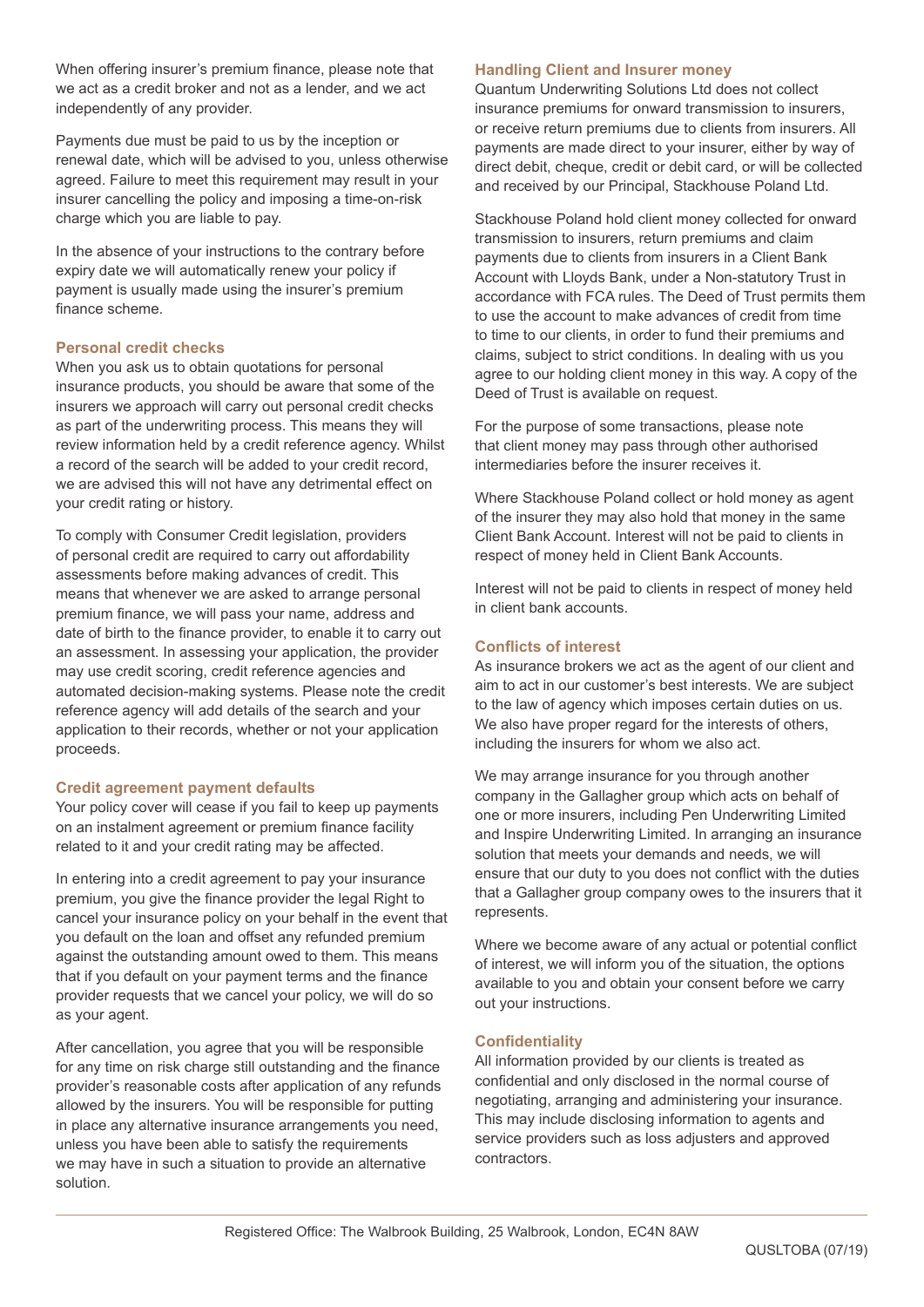With a few exceptions, for example information requested by a court, a regulatory body, or information which is already in the public domain, we will not release information to any other party without your consent.

Details of how we use, store and retain personal data will be provided to you separately in a privacy notice.

# **Call recording**

Calls to Quantum Underwriting Solutions Ltd may be recorded for compliance and training purposes.

## **Complaints**

We recognise the importance of service and set ourselves high standards. Should there be an occasion when we do not meet your expectations we are equally committed to dealing with any complaint in a thorough and professional manner.

If you wish to register a complaint or request a copy of our complaints procedures please contact us:

- In writing, addressed to the Central Operations Team, Blenheim House, 1-2 Bridge Street, Guildford, Surrey, GU1 4RY
- By telephone to the Central Operations Team, 01483 407440
- By email to complaints@stackhouse.co.uk

If you cannot settle your complaint with us you may be entitled to refer it to the Financial Ombudsman Service (FOS) for an independent assessment and opinion. The FOS Consumer Helpline is on 0800 023 4567 and their address is Exchange Tower, London E14 9SR. You can find out more by visiting the FOS web site at www.financialombudsman.org.uk.

If you are a consumer and your complaint relates to insurance purchased from us online then you are also able to use the EC Online Dispute Resolution (ODR) platform at http://ec.europa.eu/consumers/odr who will notify FOS on your behalf.

# **Financial Services Compensation Scheme**

Quantum Underwriting Solutions Ltd is covered by the Financial Services Compensation Scheme (FSCS). You may be entitled to compensation from the FSCS if we cannot meet our obligations. This depends on the type of insurance transacted and the circumstances of your claim for compensation.

Further details about compensation scheme arrangements are available from the FSCS website www.fscs.org.uk, or write to10th Floor, Beaufort House, 15 St. Botolph Street, London EC3A 7QU.

# **Cancellation Right**

If you take out a personal insurance policy through us which lasts for more than one calendar month you may cancel the cover up to 14 days from the later of:

- The policy start date or the date you receive full policy documentation from us or your insurer.
- The renewal date or the date you receive full renewal documentation from us or your insurer.

You will be informed if you have this Cancellation Right in separate documentation.

Should you decide to exercise the Cancellation Right you will be entitled to a refund of premium less an appropriate pro rata charge for the period of cover given before the Cancellation Right was invoked. If the premium has not been paid, a charge may be made for the period of cover given prior to the exercise of the Cancellation Right.

Should any claim occur prior to the exercise of the Cancellation Right where the claim terminates the insurance cover, your insurers may not allow a refund of any of the premium paid.

If this Cancellation Right is not exercised within the 14-day period stated above, and you decide to cancel the policy at a later date, the amount of any premium refund will depend upon the cancellation terms of your insurance policy.

To exercise the Cancellation Right you should contact us at our normal address or your insurer at the address shown on your documents.

# **Cancellation of policies**

If you wish to cancel your policy in circumstances other than as described in the section headed Cancellation Right, you may be entitled to a refund of part of your premium as long as no claims have occurred during the time you have been on cover. The refund due may not necessarily be proportionate to the remaining period of cover. Additionally, you should note the following:

- Insurers do not normally allow refunds in cases where a minimum and deposit premium has been charged
- Cancellation may not be possible until you return your certificate of insurance to us or your insurer
- Cancellation of a direct debit does not necessarily cancel a policy and any balance of premium owing may be requested by the insurers.

When your policy ends or is cancelled, we will send you any documentation and information to which you are entitled on request.

#### **Cancellation of this agreement**

This agreement will remain in force unless cancelled by either party in accordance with the terms below or you have no insurance business placed through us. We or you may terminate our authority to act on your behalf at any time by giving 14 days written notice, or as otherwise agreed.